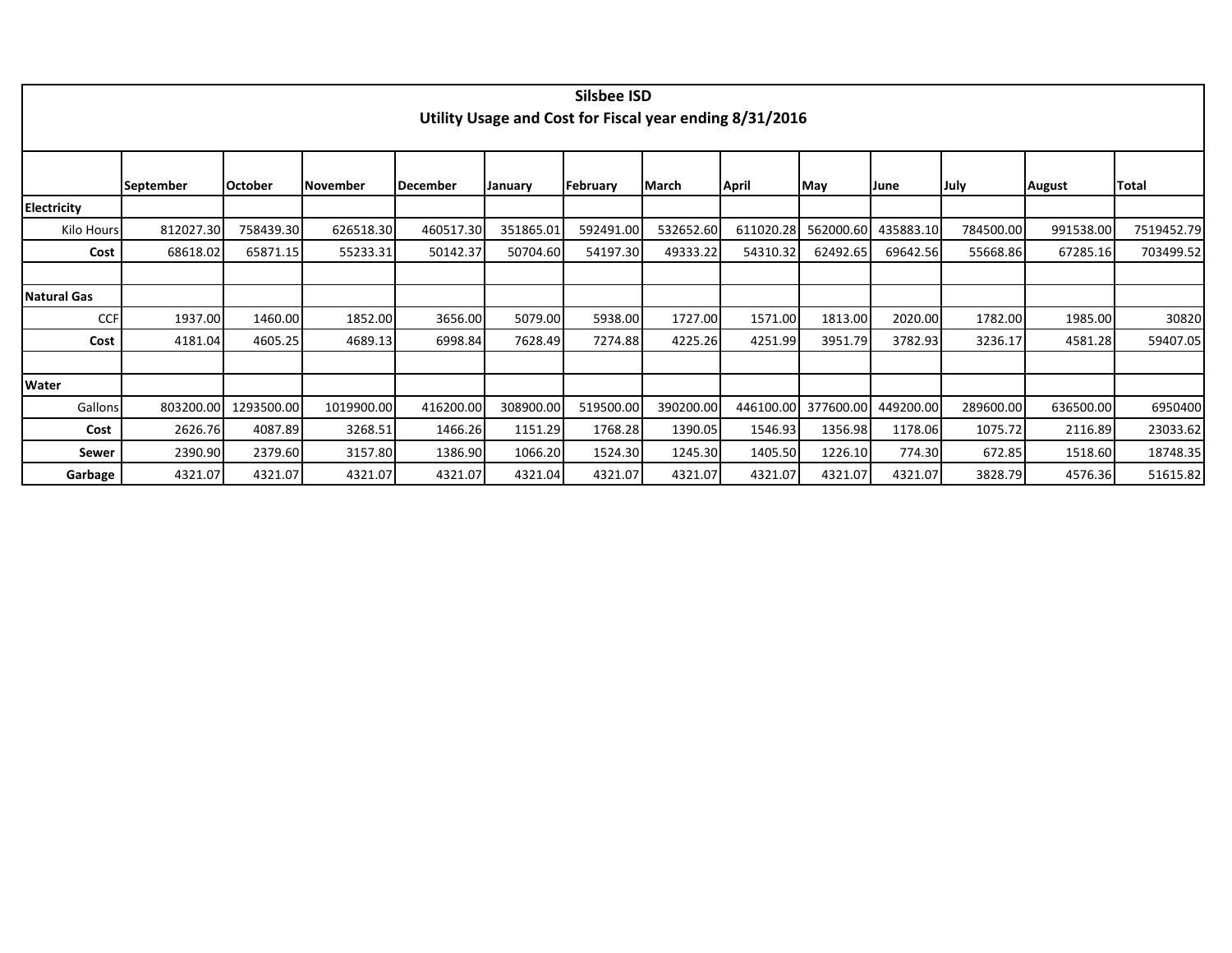|             |           |                |                 |                 |           |           | SILSBEE HIGH SCHOOL |                                                         |           |           |           |           |            |
|-------------|-----------|----------------|-----------------|-----------------|-----------|-----------|---------------------|---------------------------------------------------------|-----------|-----------|-----------|-----------|------------|
|             |           |                |                 |                 |           |           |                     | Utility Usage and Cost for Fiscal year ending 8/31/2016 |           |           |           |           |            |
|             | September | <b>October</b> | <b>November</b> | <b>December</b> | January   | February  | March               | April                                                   | May       | June      | July      | August    | Total      |
| Electricity |           |                |                 |                 |           |           |                     |                                                         |           |           |           |           |            |
| Kilo Hours  | 399131.00 | 363696.00      | 316090.00       | 292762.00       | 51888.60  | 291538.00 | 275771.60           | 307423.60                                               | 345768.60 | 51207.60  | 299592.60 | 357011.60 | 3351881.20 |
| Cost        | 33,941.90 | 32,605.26      | 27,765.40       | 25,388.42       | 23,499.57 | 26,611.40 | 24,232.49           | 27,235.93                                               | 28,767.81 | 28,128.12 | 21,759.88 | 26,390.39 | 326,326.57 |
|             |           |                |                 |                 |           |           |                     |                                                         |           |           |           |           |            |
| Natural Gas |           |                |                 |                 |           |           |                     |                                                         |           |           |           |           |            |
| <b>CCF</b>  | 586       | 709            | 657             | 980             | 925       | 769       | 655                 | 693                                                     | 676       | 604       | 401       | 649       | 8304       |
| Cost        | 2,816.88  | 3,269.21       | 2,751.08        | 4,020.65        | 3,863.69  | 3,304.46  | 2,501.60            | 2,754.33                                                | 2,740.26  | 2,431.31  | 2,042.32  | 3,133.19  | 35,628.98  |
|             |           |                |                 |                 |           |           |                     |                                                         |           |           |           |           |            |
| Water       |           |                |                 |                 |           |           |                     |                                                         |           |           |           |           |            |
| Gallons     | 338100    | 778900         | 174400          | 113200          | 76400     | 178900    | 199300              | 191200                                                  | 104500    | 162600    | 224400    | 385500    | 2927400    |
| Cost        | 1,054.05  | 2,376.45       | 562.95          | 382.35          | 271.95    | 576.45    | 637.65              | 613.35                                                  | 353.25    | 527.55    | 712.95    | 1,196.25  | 9,265.20   |
| Sewer       | 866.50    | 711.70         | 499.60          | 366.10          | 255.70    | 378.40    | 568.90              | 518.80                                                  | 288.70    | 343.00    | 419.80    | 641.50    | 5,858.70   |
| Garbage     | 1,305.86  | 1,305.86       | 1,305.86        | 1,305.86        | 1,305.86  | 1,305.86  | 1,305.86            | 1,305.86                                                | 1,305.86  | 1,305.86  | 1,305.86  | 1,305.86  | 15,670.32  |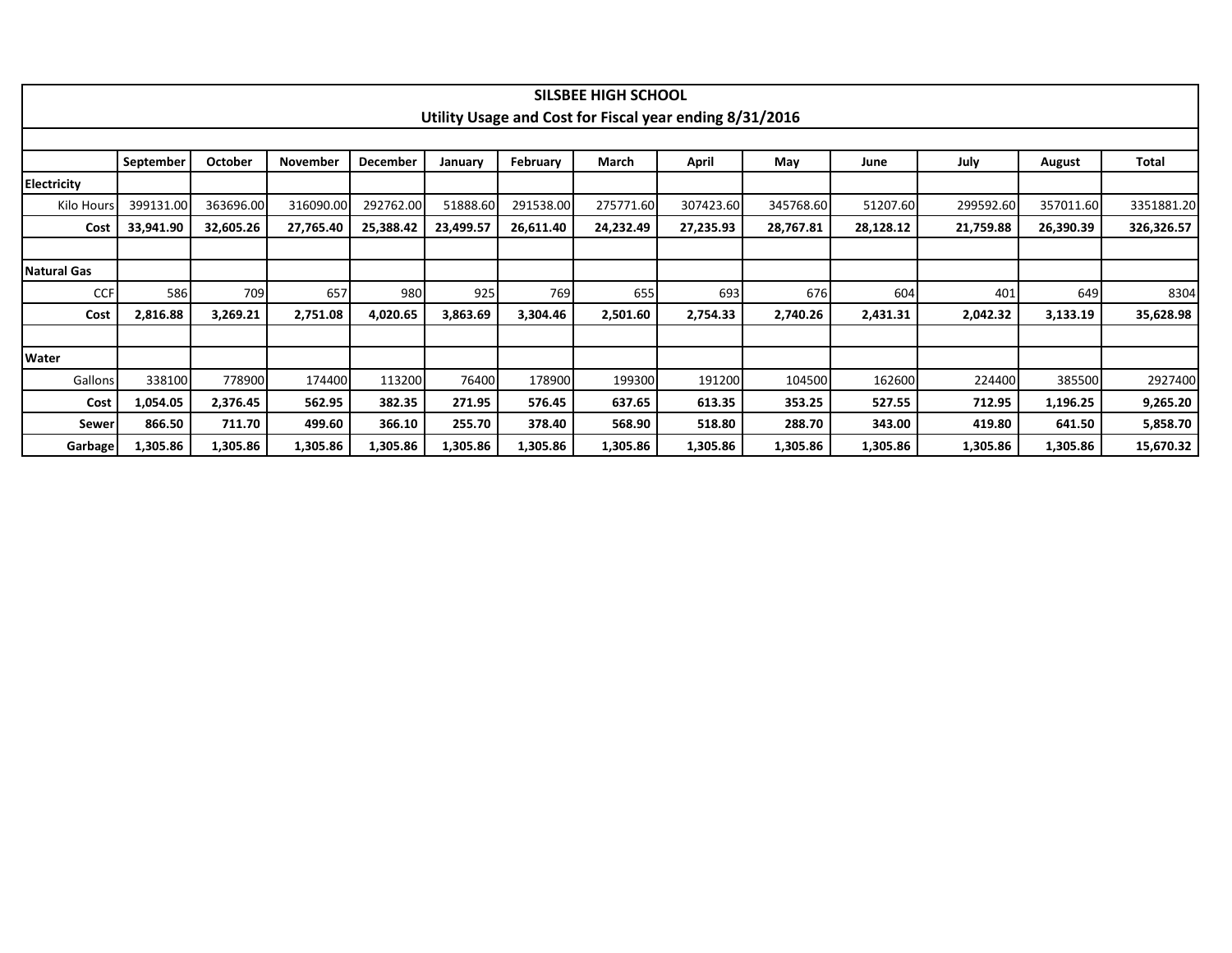|                    |                  |                |           |                 |           | SILSBEE MIDDLE SCHOOL                                   |              |           |           |           |           |               |              |
|--------------------|------------------|----------------|-----------|-----------------|-----------|---------------------------------------------------------|--------------|-----------|-----------|-----------|-----------|---------------|--------------|
|                    |                  |                |           |                 |           | Utility Usage and Cost for Fiscal year ending 8/31/2016 |              |           |           |           |           |               |              |
|                    |                  |                |           |                 |           |                                                         |              |           |           |           |           |               |              |
|                    | <b>September</b> | <b>October</b> | November  | <b>December</b> | January   | February                                                | <b>March</b> | April     | May       | June      | July      | <b>August</b> | <b>Total</b> |
| <b>Electricity</b> |                  |                |           |                 |           |                                                         |              |           |           |           |           |               |              |
| Kilo Hours         | 184894.20        | 155335.20      | 133761.20 | 16849.20        | 123483.20 | 121953.20                                               | 121998.20    | 133202.20 | 20682.20  | 19853.20  | 131464.20 | 145023.20     | 1308499.40   |
| Cost               | 14,536.13        | 12,659.55      | 11,403.46 | 10,119.58       | 10,882.65 | 10,827.37                                               | 10,234.58    | 10,859.62 | 11,442.79 | 11,196.81 | 9,371.64  | 10,772.27     | 134,306.45   |
|                    |                  |                |           |                 |           |                                                         |              |           |           |           |           |               |              |
| Natural Gas        |                  |                |           |                 |           |                                                         |              |           |           |           |           |               |              |
| <b>CCF</b>         | 91               | 119            | 196       | 238             | 223       | 218                                                     | 207          | 174       | 61        | 59        | 17        | 40            | 1643         |
| Cost               | 360.38           | 691.24         | 1,077.24  | 1,287.59        | 1,212.23  | 1,047.90                                                | 1,000.59     | 855.02    | 360.95    | 364.68    | 181.18    | 323.15        | 8,762.15     |
|                    |                  |                |           |                 |           |                                                         |              |           |           |           |           |               |              |
| <b>Water</b>       |                  |                |           |                 |           |                                                         |              |           |           |           |           |               |              |
| Gallons            | 177300           | 284200         | 106300    | 164300          | 44500     | 90000                                                   | 58300        | 67900     | 62200     | 42100     | 6000      | 15500         | 1118600      |
| Cost               | 545.15           | 865.85         | 332.15    | 506.15          | 146.75    | 283.25                                                  | 188.15       | 216.95    | 213.10    | (250.45)  | 31.25     | 59.75         | 3,138.05     |
| Sewer              | 545.15           | 865.85         | 332.15    | 506.15          | 146.75    | 283.25                                                  | 188.15       | 216.95    | 199.85    | 139.55    | 31.25     | 59.75         | 3,514.80     |
| Garbage            | 1,086.68         | 1,086.68       | 1,086.68  | 1,086.68        | 1,086.68  | 1,086.68                                                | 1,086.68     | 1,086.68  | 1,086.68  | 1,086.68  | 1,086.68  | 1,086.68      | 13,040.16    |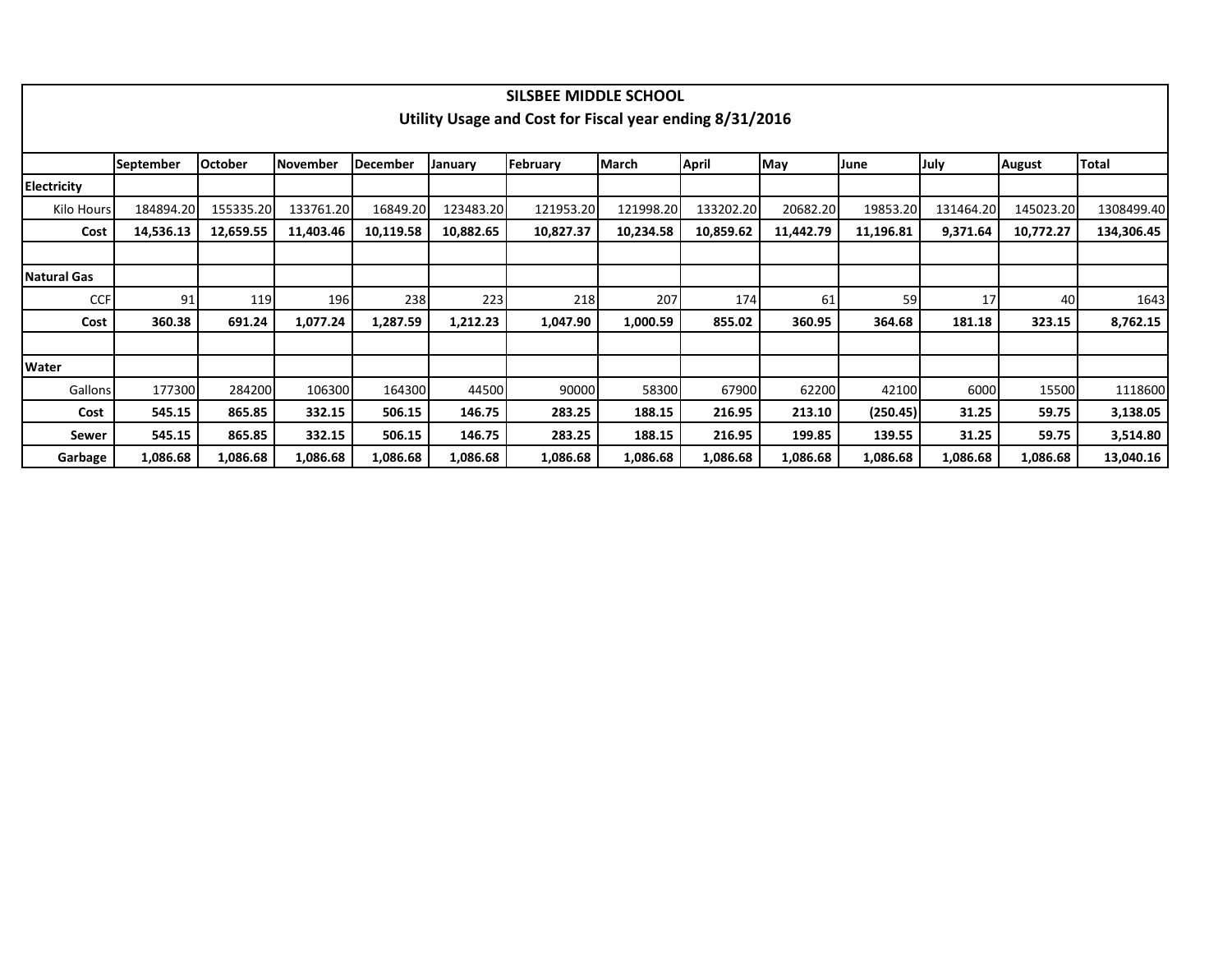|                    |                   |          |          |                     |          |          | OLD MIDDLE SCHOOL/ SPECIAL EDUCATION                    |          |          |          |          |               |           |
|--------------------|-------------------|----------|----------|---------------------|----------|----------|---------------------------------------------------------|----------|----------|----------|----------|---------------|-----------|
|                    |                   |          |          |                     |          |          | Utility Usage and Cost for Fiscal year ending 8/31/2016 |          |          |          |          |               |           |
|                    |                   |          |          |                     |          |          |                                                         |          |          |          |          |               |           |
|                    | September October |          |          | November   December | January  | February | <b>March</b>                                            | April    | May      | June     | July     | <b>August</b> | Total     |
| <b>Electricity</b> |                   |          |          |                     |          |          |                                                         |          |          |          |          |               |           |
| Kilo Hours         | 22904.90          | 20073.90 | 14867.90 | 12550.90            | 21116.90 | 18150.90 | 12699.90                                                | 12462.90 | 16540.90 | 18232.90 | 21914.90 | 24958.90      | 216475.80 |
| Cost               | 1,943.29          | 1,696.99 | 1,340.49 | 1,219.58            | 1,835.89 | 1,618.08 | 1,165.85                                                | 1,172.72 | 1,392.01 | 1,567.98 | 1,563.54 | 1,730.10      | 18,246.52 |
|                    |                   |          |          |                     |          |          |                                                         |          |          |          |          |               |           |
| Natural Gas        |                   |          |          |                     |          |          |                                                         |          |          |          |          |               |           |
| <b>CCF</b>         |                   |          | 9        | 261                 | 707      | 212      |                                                         |          |          |          |          | 0             | 1221      |
| Cost               | 33.46             | 34.02    | 36.30    | 179.97              | 434.16   | 137.60   | 35.74                                                   | 34.69    | 33.00    | 33.00    | 34.39    | 33.88         | 1,060.21  |
|                    |                   |          |          |                     |          |          |                                                         |          |          |          |          |               |           |
| <b>Water</b>       |                   |          |          |                     |          |          |                                                         |          |          |          |          |               |           |
| Gallons            | 8900              | 8500     | 10700    | 6800                | 4300     | 12800    | 4400                                                    | 6400     | 7800     | 11600    | 14000    | 3900          | 100100    |
| Cost               | 69.45             | 68.25    | 74.85    | 63.15               | 58.05    | 81.15    | 55.95                                                   | 61.95    | 66.15    | 77.55    | 84.75    | 54.45         | 815.70    |
| Sewer              | 69.45             | 68.25    | 74.85    | 63.15               | 58.05    | 81.15    | 55.95                                                   | 61.95    | 66.15    | 77.55    | 84.75    | 54.45         | 815.70    |
| Garbage            | 227.69            | 227.69   | 227.69   | 227.69              | 227.69   | 227.69   | 227.69                                                  | 227.69   | 227.69   | 227.69   | 227.69   | 227.69        | 2,732.28  |

 $\Gamma$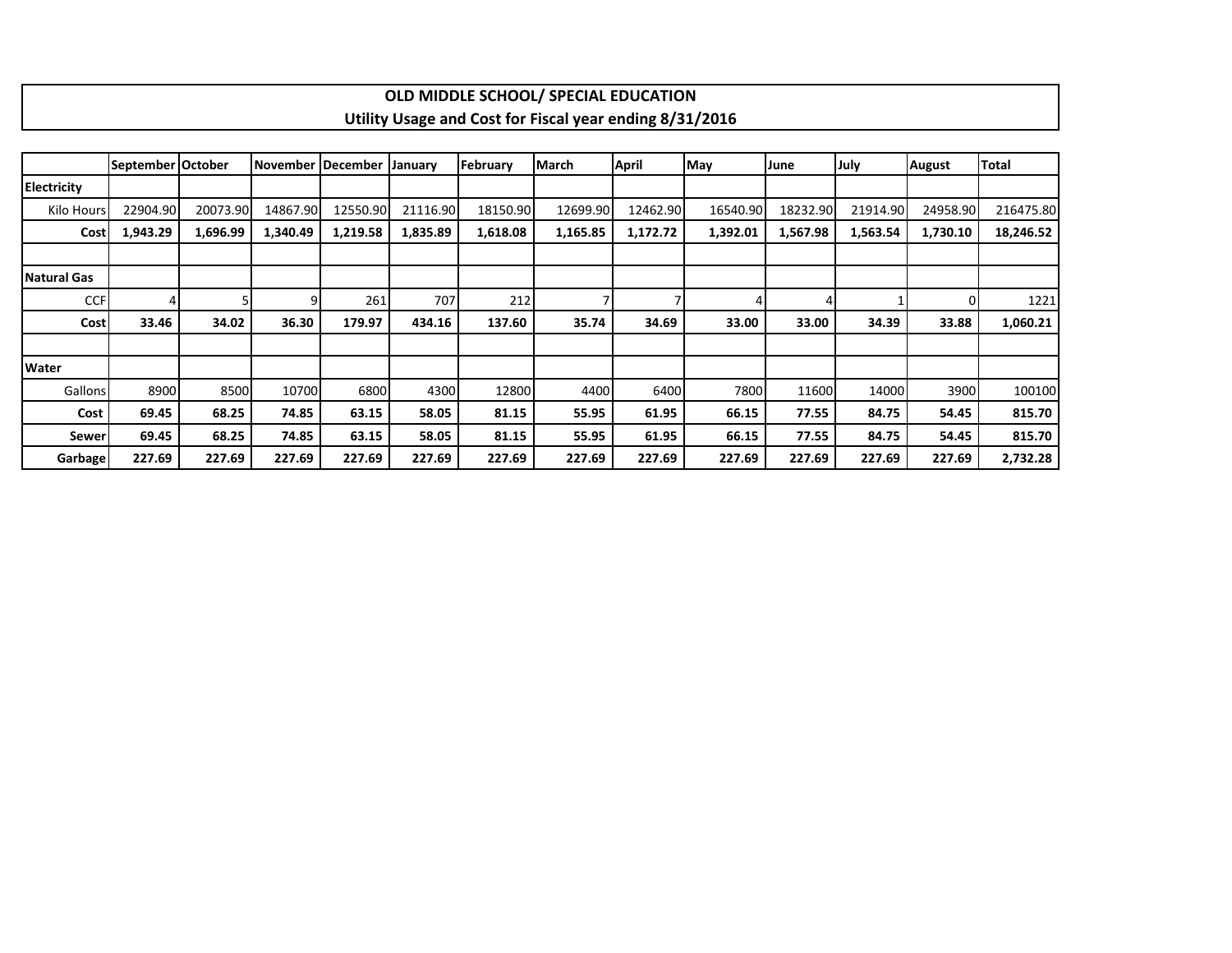|                    |                  |                |                 |                 |                |          | <b>KIRBY</b>                                            |              |          |          |          |               |           |
|--------------------|------------------|----------------|-----------------|-----------------|----------------|----------|---------------------------------------------------------|--------------|----------|----------|----------|---------------|-----------|
|                    |                  |                |                 |                 |                |          | Utility Usage and Cost for Fiscal year ending 8/31/2016 |              |          |          |          |               |           |
|                    |                  |                |                 |                 |                |          |                                                         |              |          |          |          |               |           |
|                    | <b>September</b> | <b>October</b> | <b>November</b> | <b>December</b> | <b>January</b> | February | March                                                   | <b>April</b> | May      | June     | July     | <b>August</b> | Total     |
| <b>Electricity</b> |                  |                |                 |                 |                |          |                                                         |              |          |          |          |               |           |
| Kilo Hours         | 75421.30         | 54291.30       | 32667.30        | 37938.30        | 37703.30       | 35747.30 | 37686.30                                                | 34503.30     | 50241.30 | 49475.30 | 51401.30 | 50852.30      | 547928.60 |
| Cost               | 6,076.68         | 4,719.58       | 3,228.29        | 3,488.96        | 3,493.19       | 3,137.92 | 3,227.14                                                | 3,046.12     | 4,080.73 | 4,096.15 | 3,353.07 | 3,229.67      | 45,177.50 |
|                    |                  |                |                 |                 |                |          |                                                         |              |          |          |          |               |           |
| Natural Gas        |                  |                |                 |                 |                |          |                                                         |              |          |          |          |               |           |
| <b>CCF</b>         | 82               | 101            | 299             | 637             | 1061           | 834      | 239                                                     | 167          | 80       | 10       |          |               | 3512      |
| Cost               | 77.94            | 88.77          | 201.67          | 394.31          | 635.95         | 449.87   | 152.18                                                  | 114.98       | 71.14    | 36.03    | 34.88    | 33.88         | 2,291.60  |
|                    |                  |                |                 |                 |                |          |                                                         |              |          |          |          |               |           |
| <b>Water</b>       |                  |                |                 |                 |                |          |                                                         |              |          |          |          |               |           |
| Gallons            | 79100            | 59400          | 566700          | 39100           | 42200          | 87400    | 36900                                                   | 66100        | 98600    | 15900    | 3100     | 2100          | 1096600   |
| Cost               | 250.55           | 191.45         | 1,713.35        | 130.55          | 139.85         | 275.45   | 123.95                                                  | 211.55       | 309.05   | 60.95    | 22.55    | 19.55         | 3,448.80  |
| Sewer              | 250.55           | 191.45         | 1,713.35        | 130.55          | 139.85         | 275.45   | 123.95                                                  | 211.55       | 309.05   | 60.95    | 22.55    | 19.55         | 3,448.80  |
| Garbage            | 453.06           | 453.06         | 453.06          | 453.06          | 453.06         | 453.06   | 453.06                                                  | 453.06       | 453.06   | 453.06   | 453.06   | 453.06        | 5,436.72  |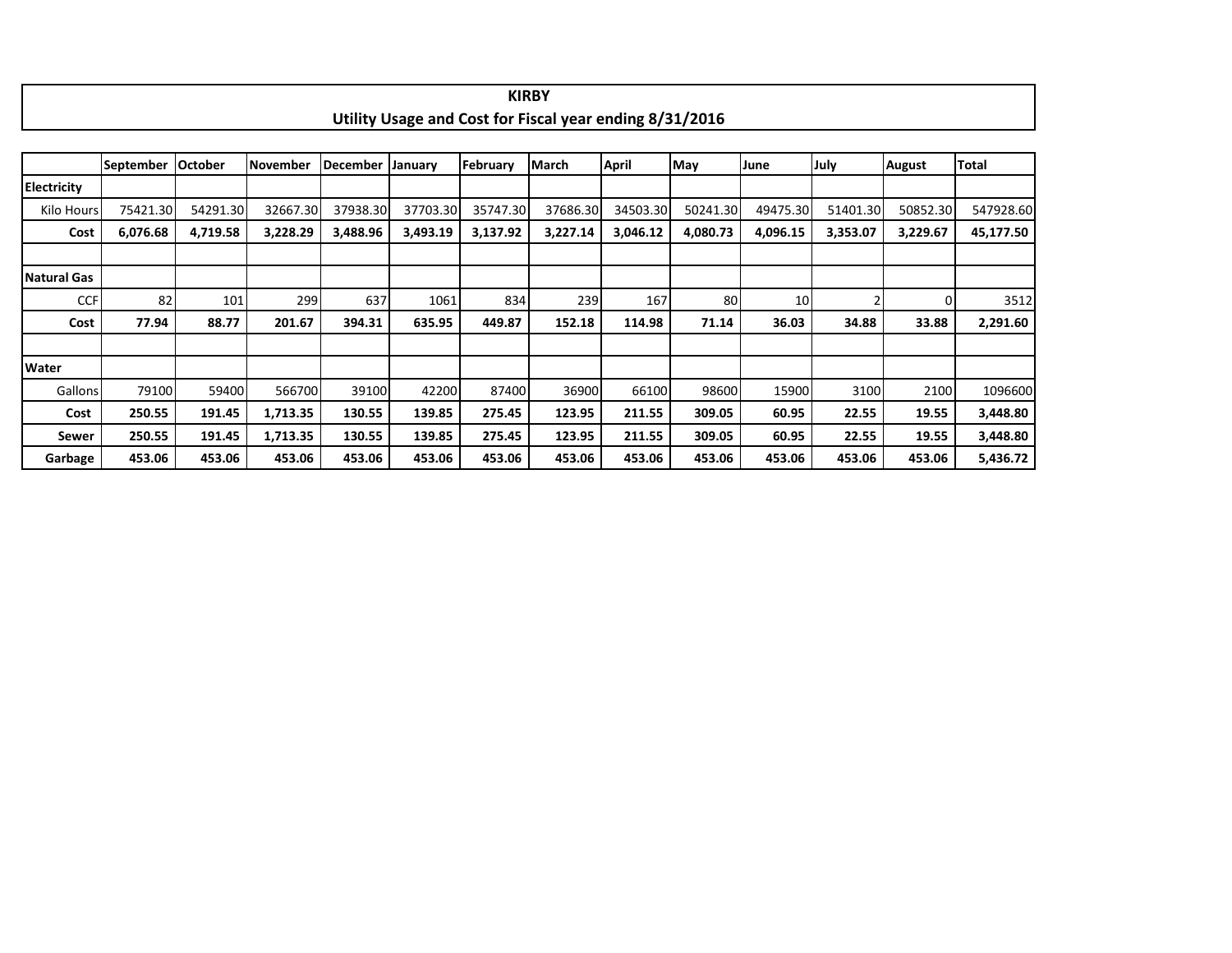|                    |                  |                |                 |          |          | <b>MAINTENANCE/TRANSPORTATION</b> |          |                                                         |          |          |          |               |           |
|--------------------|------------------|----------------|-----------------|----------|----------|-----------------------------------|----------|---------------------------------------------------------|----------|----------|----------|---------------|-----------|
|                    |                  |                |                 |          |          |                                   |          | Utility Usage and Cost for Fiscal year ending 8/31/2016 |          |          |          |               |           |
|                    |                  |                |                 |          |          |                                   |          |                                                         |          |          |          |               |           |
|                    | <b>September</b> | <b>October</b> | <b>November</b> | December | January  | February                          | March    | April                                                   | May      | June     | July     | <b>August</b> | Total     |
| <b>Electricity</b> |                  |                |                 |          |          |                                   |          |                                                         |          |          |          |               |           |
| Kilo Hours         | 17446.30         | 14773.30       | 11723.30        | 9907.30  | 21042.61 | 20795.30                          | 15351.30 | 12006.30                                                | 11086.30 | 13938.80 | 17000.30 | 18881.30      | 183952.41 |
| Cost               | 1,581.64         | 1,371.98       | 1,145.61        | 1,072.18 | 2,007.61 | 1,996.79                          | 1,438.62 | 1,226.69                                                | 1,030.60 | 1,214.07 | 1,273.17 | 1,380.52      | 16,739.48 |
|                    |                  |                |                 |          |          |                                   |          |                                                         |          |          |          |               |           |
| Natural Gas        |                  |                |                 |          |          |                                   |          |                                                         |          |          |          |               |           |
| <b>CCF</b>         | 43               | 26             | 160             | 547      | 624      | 520                               | 116      | 52                                                      | 43       | 38       | 22       | 22            | 2213      |
| Cost               | 88.36            | 77.85          | 160.43          | 388.32   | 436.82   | 345.49                            | 124.48   | 90.69                                                   | 85.10    | 84.75    | 79.32    | 79.32         | 2,040.93  |
|                    |                  |                |                 |          |          |                                   |          |                                                         |          |          |          |               |           |
| <b>Water</b>       |                  |                |                 |          |          |                                   |          |                                                         |          |          |          |               |           |
| <b>Gallons</b>     | 10600            | 10000          | 11100           | 13800    | 13200    | 9300                              | 16300    | 9100                                                    | 11400    | 10700    | 7400     | 6000          | 128900    |
| Cost               | 86.96            | 75.39          | 80.11           | 94.06    | 94.39    | 74.18                             | 106.35   | 73.93                                                   | 83.13    | 77.31    | 66.52    | 63.39         | 975.72    |
| Sewer              | 38.65            | 31.85          | 32.75           | 30.95    | 25.55    | 28.25                             | 30.35    | 27.05                                                   | 30.05    | 34.25    | 25.85    | 19.85         | 355.40    |
| Garbage            | 70.59            | 70.59          | 70.59           | 70.59    | 70.59    | 70.59                             | 70.59    | 70.59                                                   | 70.59    | 70.59    | 70.59    | 70.59         | 847.08    |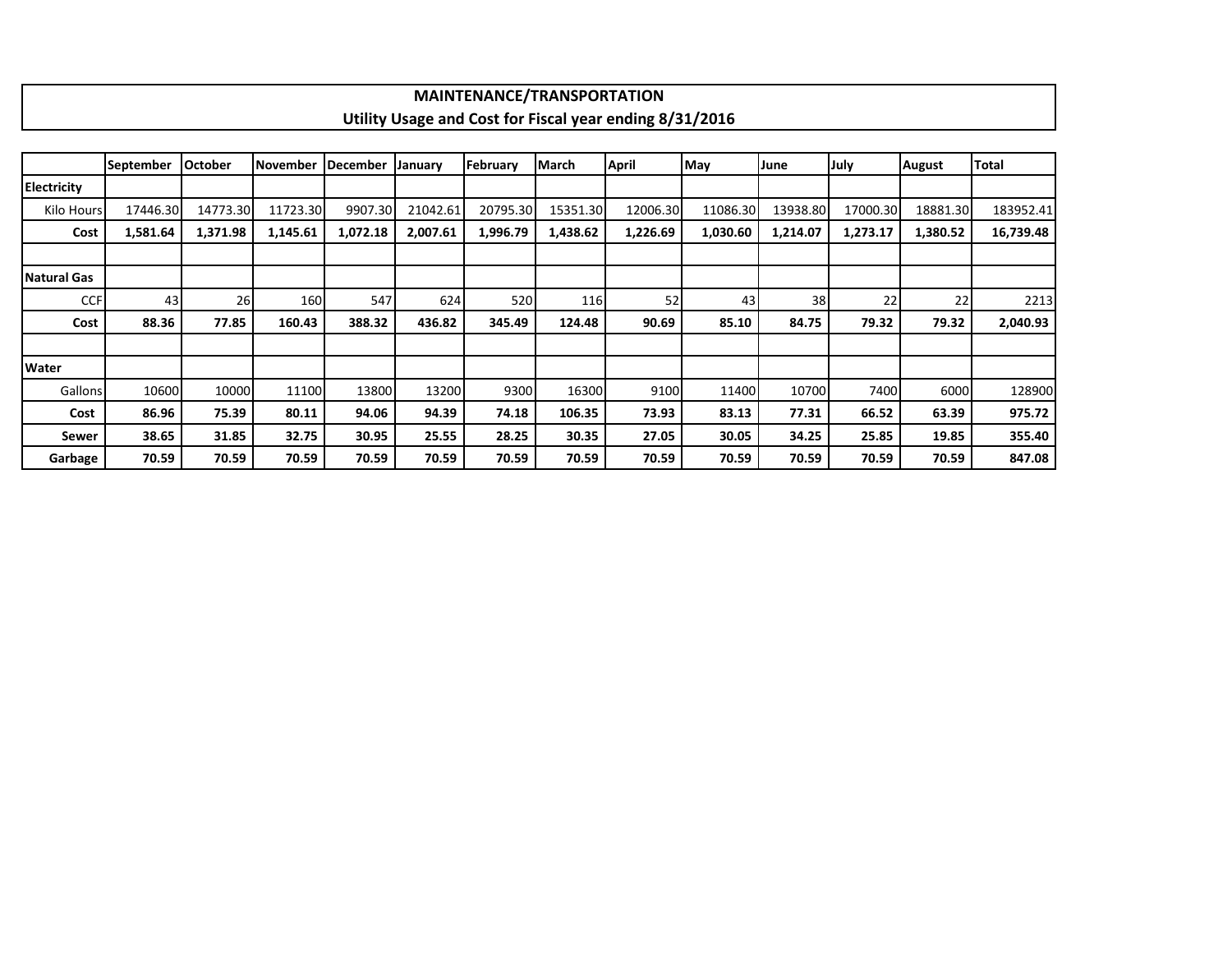|                    |                  |                |                 |                 |                                                         | <b>ROBINSON/LIT</b> |              |              |                  |          |          |               |              |
|--------------------|------------------|----------------|-----------------|-----------------|---------------------------------------------------------|---------------------|--------------|--------------|------------------|----------|----------|---------------|--------------|
|                    |                  |                |                 |                 | Utility Usage and Cost for Fiscal year ending 8/31/2016 |                     |              |              |                  |          |          |               |              |
|                    |                  |                |                 |                 |                                                         |                     |              |              |                  |          |          |               |              |
|                    | <b>September</b> | <b>October</b> | <b>November</b> | <b>December</b> | January                                                 | February            | <b>March</b> | <b>April</b> | May              | June     | July     | <b>August</b> | <b>Total</b> |
| <b>Electricity</b> |                  |                |                 |                 |                                                         |                     |              |              |                  |          |          |               |              |
| Kilo Hours         | 16500.00         | 20338.00       | 12008.00        | 10564.00        | 10730.00                                                | 13610.00            | 12490.00     |              | 9279.00 11050.00 | 2093.00  | 16816.00 | 19700.00      | 155178.00    |
| Cost               | 1,421.54         | 1,642.87       | 1,063.82        | 949.77          | 993.86                                                  | 1,170.62            | 1,050.01     | 797.08       | 973.37           | 1,299.32 | 1,164.56 | 1,323.79      | 13,850.61    |
|                    |                  |                |                 |                 |                                                         |                     |              |              |                  |          |          |               |              |
| Natural Gas        |                  |                |                 |                 |                                                         |                     |              |              |                  |          |          |               |              |
| <b>CCF</b>         | 11               | 13             | <b>26</b>       | 74              | 212                                                     | 123                 | 22           | 9            | ΩI               | 0        | $\Omega$ |               | 490          |
| Cost               | 40.53            | 41.75          | 49.78           | 79.39           | 164.55                                                  | 100.59              | 46.75        | 38.63        | 33.56            | 33.56    | 36.68    | 36.68         | 702.45       |
|                    |                  |                |                 |                 |                                                         |                     |              |              |                  |          |          |               |              |
| Water              |                  |                |                 |                 |                                                         |                     |              |              |                  |          |          |               |              |
| Gallons            | 2600             | 2000           | 2900            | 2100            | 200                                                     | 500                 | 6100         | 2600         | 2100             | 1400     | 800      | 3800          | 27100        |
| Cost               | 21.05            | 19.25          | 21.95           | 19.55           | 16.25                                                   | 16.25               | 31.55        | 21.05        | 19.55            | 17.45    | 16.25    | 24.65         | 244.80       |
| Sewer              | 21.05            | 19.25          | 21.95           | 19.55           | 16.25                                                   | 16.25               | 31.55        | 21.05        | 19.55            | 17.45    | 16.25    | 24.65         | 244.80       |
| Garbage            | 78.66            | 78.66          | 78.66           | 78.66           | 78.66                                                   | 78.66               | 78.66        | 78.66        | 78.66            | 78.66    | 78.66    | 78.66         | 943.92       |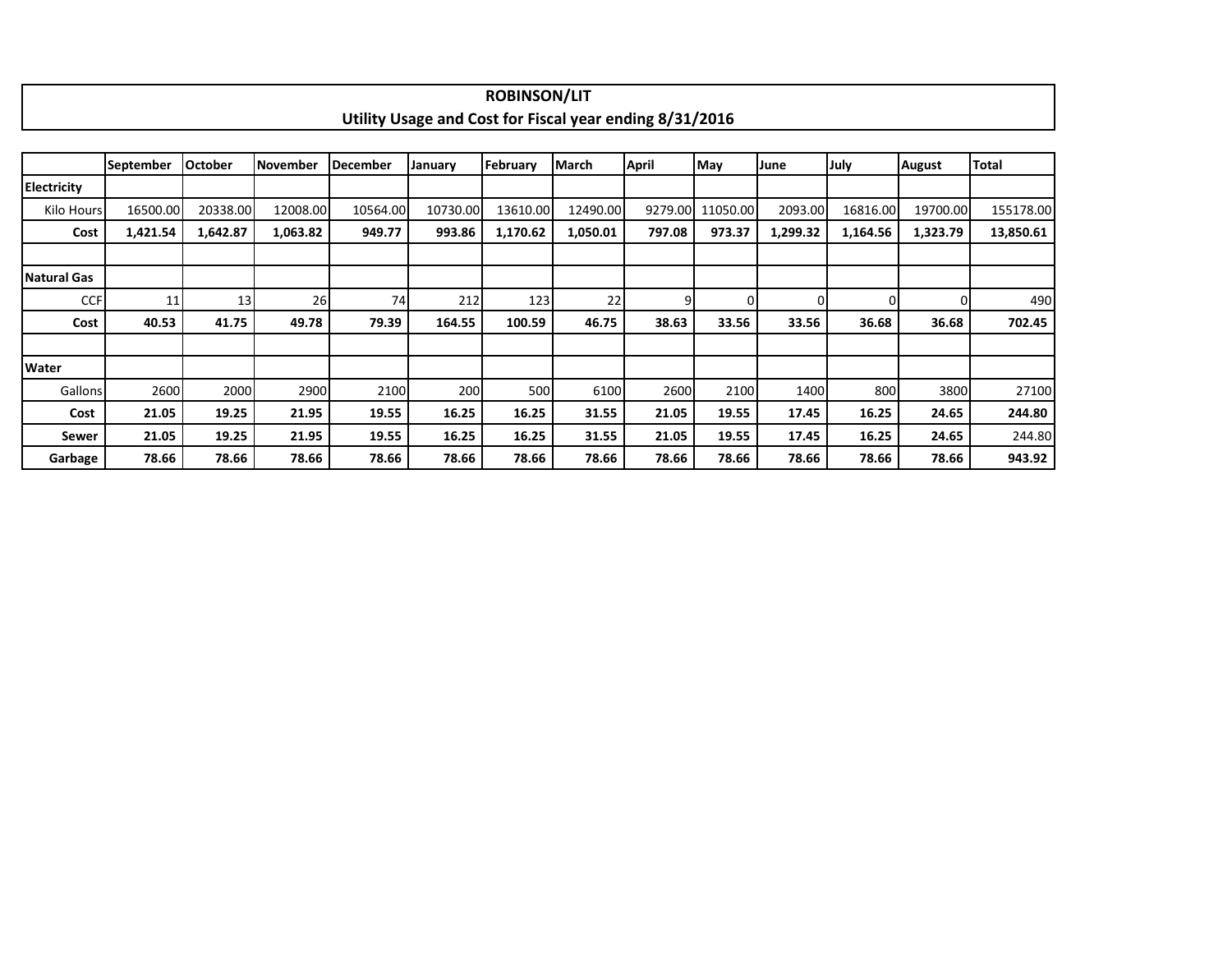|             |            |                |                    |          |          |                  | <b>ADMINISTRATION</b>                                   |          |          |          |          |               |           |
|-------------|------------|----------------|--------------------|----------|----------|------------------|---------------------------------------------------------|----------|----------|----------|----------|---------------|-----------|
|             |            |                |                    |          |          |                  | Utility Usage and Cost for Fiscal year ending 8/31/2016 |          |          |          |          |               |           |
|             |            |                |                    |          |          |                  |                                                         |          |          |          |          |               |           |
|             | lSeptember | <b>October</b> | November IDecember |          | January  | <b>IFebruary</b> | <b>IMarch</b>                                           | April    | May      | June     | July     | <b>August</b> | Total     |
| Electricity |            |                |                    |          |          |                  |                                                         |          |          |          |          |               |           |
| Kilo Hours  | 19092.00   | 19049.00       | 15625.00           | 13482.00 | 15050.00 | 15802.00         | 13517.00                                                | 17300.00 | 13544.00 | 18225.00 | 14867.00 | 19908.00      | 195461.00 |
| Cost        | 1,544.37   | 1,521.98       | 1,298.48           | 1,130.39 | 1,291.86 | 1,432.94         | 1,204.59                                                | 1,301.79 | 1,123.20 | 1,393.09 | 1,065.46 | 1,303.56      | 15,611.71 |

| Natural Gas | Included in Tech-Ware |        |        |        |        |        |        |        |        |        |        |        |          |
|-------------|-----------------------|--------|--------|--------|--------|--------|--------|--------|--------|--------|--------|--------|----------|
| <b>CCF</b>  |                       |        |        |        |        |        |        |        |        |        |        |        | 0        |
| Cost        |                       |        |        |        |        |        |        |        |        |        |        |        | οI       |
|             |                       |        |        |        |        |        |        |        |        |        |        |        |          |
| Water       |                       |        |        |        |        |        |        |        |        |        |        |        |          |
| Gallons     | 5100                  | 9000   | 13300  | 9300   | 13800  | 10100  | 5900   | 8600   | 11200  | 7100   | 8600   | 14800  | 116800   |
| Cost        | 28.55                 | 40.25  | 53.15  | 41.15  | 54.65  | 43.55  | 30.95  | 39.05  | 46.85  | 34.55  | 39.05  | 57.65  | 509.40   |
| Sewer       | 28.55                 | 40.25  | 53.15  | 41.15  | 54.65  | 43.55  | 30.95  | 39.05  | 46.85  | 34.55  | 39.05  | 57.65  | 509.40   |
| Garbage     | 169.58                | 169.58 | 169.58 | 169.58 | 169.58 | 169.58 | 169.58 | 169.58 | 169.58 | 169.58 | 169.58 | 169.58 | 2,034.96 |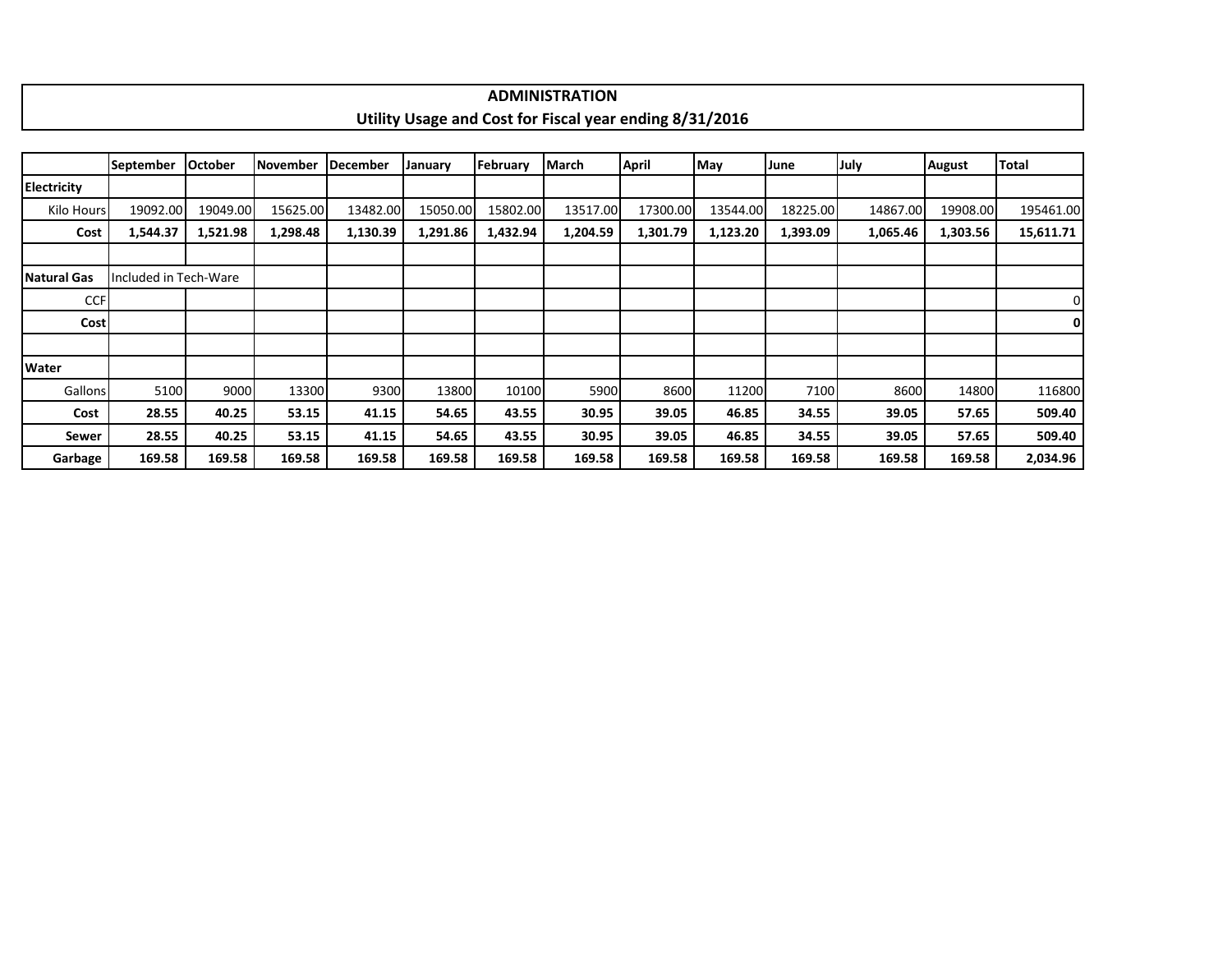|                    |           |                |                 |          |         |          | <b>Silsbee Elementary</b>                               |              |          |           |                |               |              |
|--------------------|-----------|----------------|-----------------|----------|---------|----------|---------------------------------------------------------|--------------|----------|-----------|----------------|---------------|--------------|
|                    |           |                |                 |          |         |          | Utility Usage and Cost for Fiscal year ending 8/31/2016 |              |          |           |                |               |              |
|                    |           |                |                 |          |         |          |                                                         |              |          |           |                |               |              |
|                    | September | <b>October</b> | <b>November</b> | December | January | February | March                                                   | <b>April</b> | May      | June      | July           | <b>August</b> | <b>Total</b> |
| <b>Electricity</b> |           |                |                 |          |         |          |                                                         |              |          |           |                |               |              |
| Kilo Hours         |           | 0.00           | 5.00            | 5.00     | 2203.80 | 2263.80  | 2423.80                                                 | 19383.80     | 10073.80 | 165583.80 | 189713.80      | 303003.80     | 694660.40    |
| Cost               |           | 192.22         | 68.22           | 368.22   | 395.73  | 769.67   | 600.96                                                  | 2,519.24     | 6,445.24 | 12,074.36 | 12,357.42      | 17,523.05     | 53,314.33    |
|                    |           |                |                 |          |         |          |                                                         |              |          |           |                |               |              |
| Natural Gas        |           |                |                 |          |         |          |                                                         |              |          |           |                |               |              |
| <b>CCF</b>         |           |                |                 |          |         | 2242     | ŋ                                                       | 26           | 607      | 1194      | 1241           | 1133          | 6443         |
| Cost               |           |                |                 |          |         | 1252.19  | 34.79                                                   | 47.86        | 363.19   | 681.91    | 710.49         | 787.15        | 3877.58      |
|                    |           |                |                 |          |         |          |                                                         |              |          |           |                |               |              |
| <b>Water</b>       |           |                |                 |          |         |          |                                                         |              |          |           |                |               |              |
| Gallons            |           |                |                 |          |         |          |                                                         |              |          | 184300    | 18600          | 157600        | 360500       |
| Cost               |           |                |                 |          |         |          |                                                         |              |          | 566.15    | 69.05          | 486.05        | 1,121.25     |
| Sewer              |           |                |                 |          |         |          |                                                         |              |          | ٠         | $\blacksquare$ | 486.05        | 486.05       |
| Garbage            |           |                |                 |          |         |          |                                                         |              |          | -         | ٠              | 747.57        | 747.57       |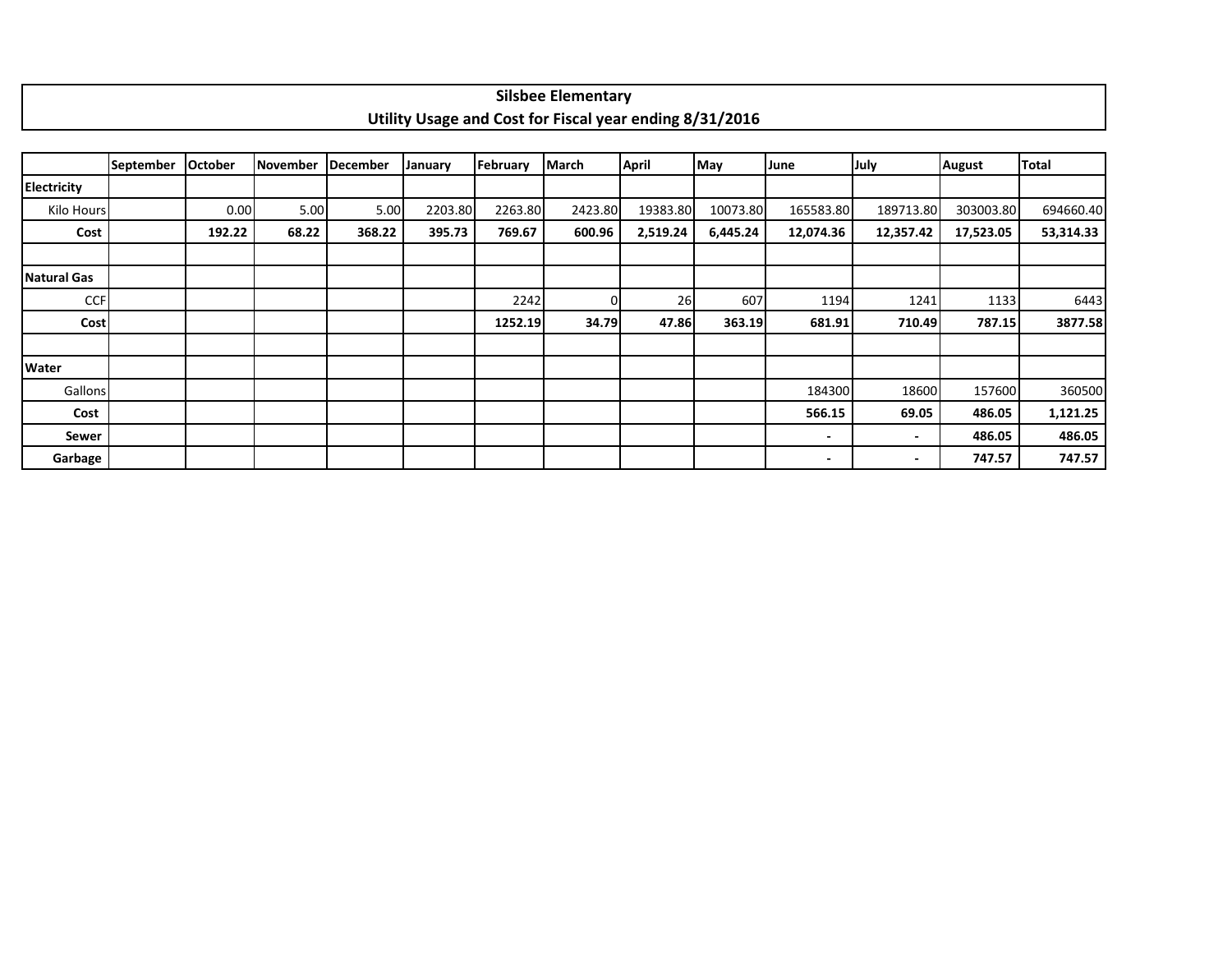|                    |                     |          |          |                 |                                                         |          | <b>READ TURRENTINE</b> |          |          |          |      |        |              |
|--------------------|---------------------|----------|----------|-----------------|---------------------------------------------------------|----------|------------------------|----------|----------|----------|------|--------|--------------|
|                    |                     |          |          |                 | Utility Usage and Cost for Fiscal year ending 8/31/2016 |          |                        |          |          |          |      |        |              |
|                    |                     |          |          |                 |                                                         |          |                        |          |          |          |      |        |              |
|                    | September   October |          | November | <b>December</b> | January                                                 | February | <b>March</b>           | April    | May      | June     | July | August | <b>Total</b> |
| <b>Electricity</b> |                     |          |          |                 |                                                         |          |                        |          |          |          |      |        |              |
| Kilo Hours         | 51732.60            | 57001.60 | 45109.60 | 33419.60        | 34289.60                                                | 35889.60 | 5988.60                | 28930.00 | 38630.60 | 48506.60 |      |        | 379498.40    |
| Cost               | 4,532.48            | 4,781.92 | 3,959.47 | 3,183.80        | 3,152.57                                                | 3,261.39 | 3,090.55               | 2,665.63 | 3,413.97 | 4,473.25 |      |        | 36,515.03    |
|                    |                     |          |          |                 |                                                         |          |                        |          |          |          |      |        |              |
| Natural Gas        |                     |          |          |                 |                                                         |          |                        |          |          |          |      |        |              |
| <b>CCF</b>         | 137                 | 149      | 218      | 448             | 507                                                     | 329      | 191                    | 123      | 126      |          |      |        | 2228         |
| Cost               | 140.50              | 147.33   | 186.65   | 317.75          | 351.33                                                  | 227.52   | 119.13                 | 92.89    | 94.21    |          |      |        | 1,677.31     |
|                    |                     |          |          |                 |                                                         |          |                        |          |          |          |      |        |              |
| <b>Water</b>       |                     |          |          |                 |                                                         |          |                        |          |          |          |      |        |              |
| Gallons            | 65700               | 68400    | 68200    | 29600           | 55500                                                   | 76400    | 34300                  | 55000    | 48600    | 10400    |      |        | 512100       |
| Cost               | 210.35              | 218.45   | 217.85   | 102.05          | 179.75                                                  | 242.45   | 116.15                 | 178.25   | 159.05   | 44.45    |      |        | 1,668.80     |
| Sewer              | 210.35              | 218.45   | 217.85   | 102.05          | 179.75                                                  | 242.45   | 116.15                 | 178.25   | 159.05   | 44.45    |      |        | 1,668.80     |
| Garbage            | 492.28              | 492.28   | 492.28   | 492.28          | 492.28                                                  | 492.28   | 492.28                 | 492.28   | 492.28   | 492.28   |      |        | 4,922.80     |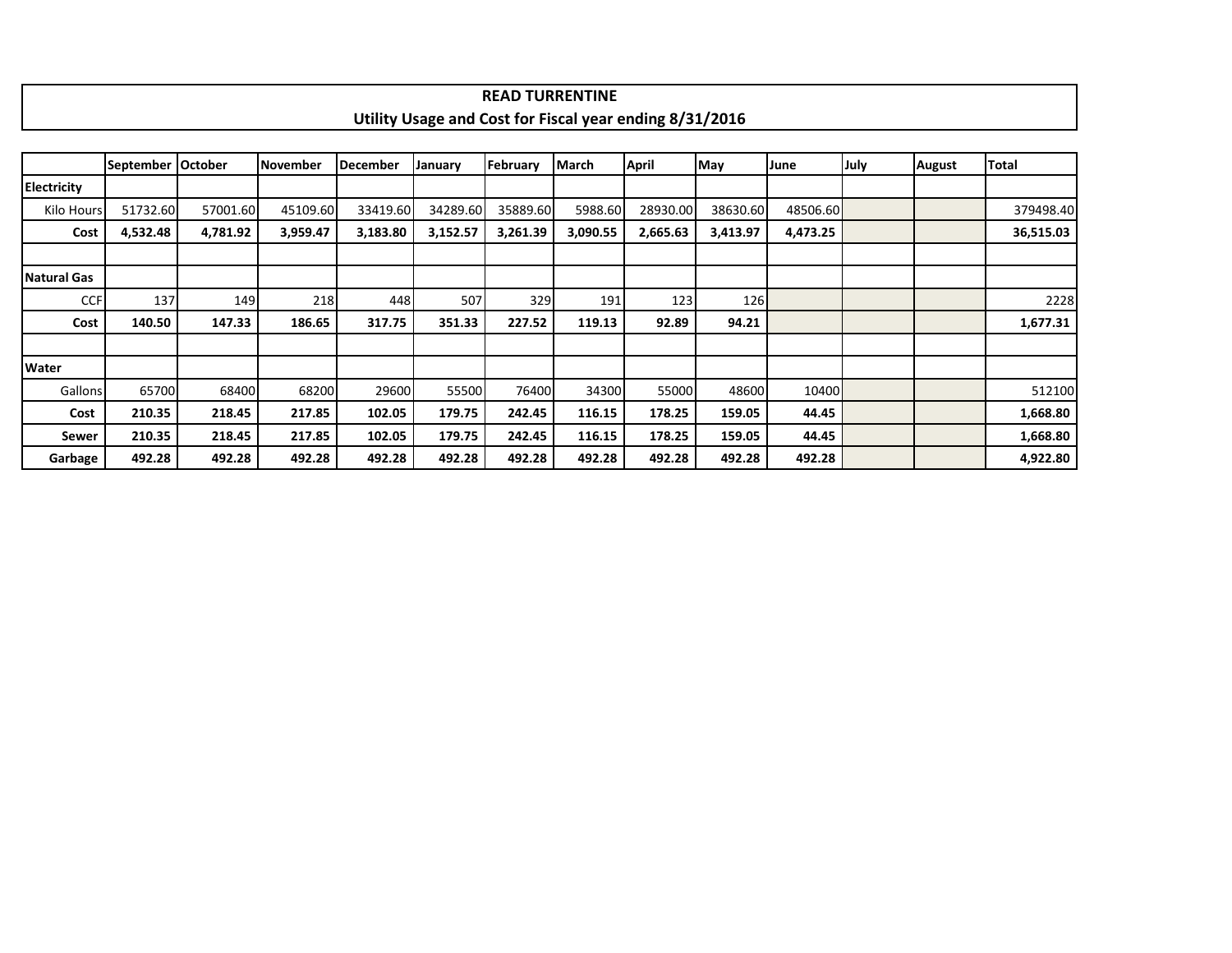|                    |                  |          |                 |                 |          |          | <b>LAURA REEVES</b>                                     |          |          |          |          |          |           |
|--------------------|------------------|----------|-----------------|-----------------|----------|----------|---------------------------------------------------------|----------|----------|----------|----------|----------|-----------|
|                    |                  |          |                 |                 |          |          | Utility Usage and Cost for Fiscal year ending 8/31/2016 |          |          |          |          |          |           |
|                    |                  |          |                 |                 |          |          |                                                         |          |          |          |          |          |           |
|                    | <b>September</b> | October  | <b>November</b> | <b>December</b> | January  | February | March                                                   | April    | May      | June     | July     | August   | Total     |
| <b>Electricity</b> |                  |          |                 |                 |          |          |                                                         |          |          |          |          |          |           |
| Kilo Hours         | 16264.00         | 44728.00 | 36977.00        | 26280.00        | 26241.00 | 28931.00 | 27072.00                                                | 27226.28 | 35991.00 | 39888.00 | 33902.00 | 41675.00 | 385175.28 |
| Cost               | 2,358.36         | 3,972.47 | 3,346.53        | 2,670.67        | 2,443.23 | 2,648.46 | 2,421.48                                                | 2,706.42 | 3,117.58 | 3,473.38 | 3,169.76 | 2,910.99 | 35,239.33 |
|                    |                  |          |                 |                 |          |          |                                                         |          |          |          |          |          |           |
| Natural Gas        |                  |          |                 |                 |          |          |                                                         |          |          |          |          |          |           |
| <b>CCF</b>         | 974              | 330      | 276             | 427             | 642      | 599      | 271                                                     | 308      | 206      | 102      | 93       | 140      | 4368      |
| Cost               | 586.68           | 219.35   | 188.54          | 274.61          | 397.12   | 331.90   | 168.24                                                  | 185.71   | 134.35   | 82.17    | 80.52    | 119.54   | 2,768.73  |
|                    |                  |          |                 |                 |          |          |                                                         |          |          |          |          |          |           |
| <b>Water</b>       |                  |          |                 |                 |          |          |                                                         |          |          |          |          |          |           |
| Gallons            | 115800           | 73100    | 66300           | 38000           | 58800    | 54100    | 28700                                                   | 39200    | 31200    | 3100     | 6700     | 47300    | 562300    |
| Cost               | 360.65           | 232.55   | 212.15          | 127.25          | 189.65   | 175.55   | 99.35                                                   | 130.85   | 106.85   | 22.55    | 33.35    | 155.15   | 1,845.90  |
| Sewer              | 360.65           | 232.55   | 212.15          | 127.25          | 189.65   | 175.55   | 99.35                                                   | 130.85   | 106.85   | 22.55    | 33.35    | 155.15   | 1,845.90  |
| Garbage            | 436.67           | 436.67   | 436.67          | 436.67          | 436.64   | 436.67   | 436.67                                                  | 436.67   | 436.67   | 436.67   | 436.67   | 436.67   | 5,240.01  |